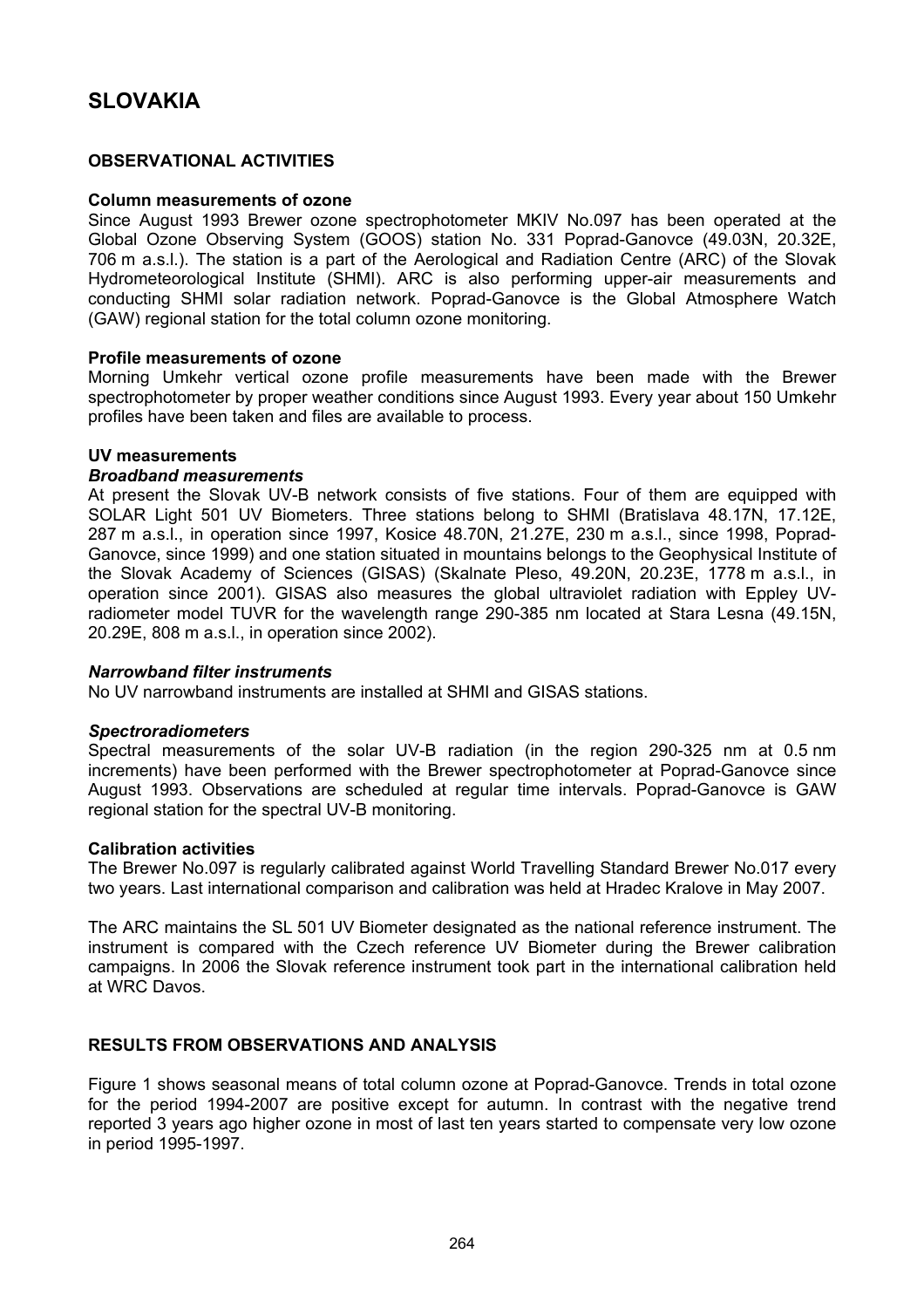

**Figure 1: Seasonal trends in total column ozone at Poprad-Ganovce 1994-2007.** 

Months with most significant positive and negative trends in total ozone are in Figure 2. In March and June positive trends of almost 10 D.U. per decade were observed. Total column ozone was low during first half of the investigated period in June. Average ozone loss was about 10 per cent. Since 2001 ozone layer in June has improved however total column ozone amount is still about 5 per cent below long term average. Positive trend of 5 D.U. per decade was observed also in February in which big variability in total ozone is typical. In investigated period negative trends in total column ozone from -3 to -4 D.U. per decade were observed only in September, October and December.

Observations at Poprad-Ganovce indicated that the ozone decline does not continue. The onset of ozone increases should be identified in present period which is in accordance with most of models.



**Figure 2: Months with significant trends in total column ozone at Poprad-Ganovce 1994- 2007.**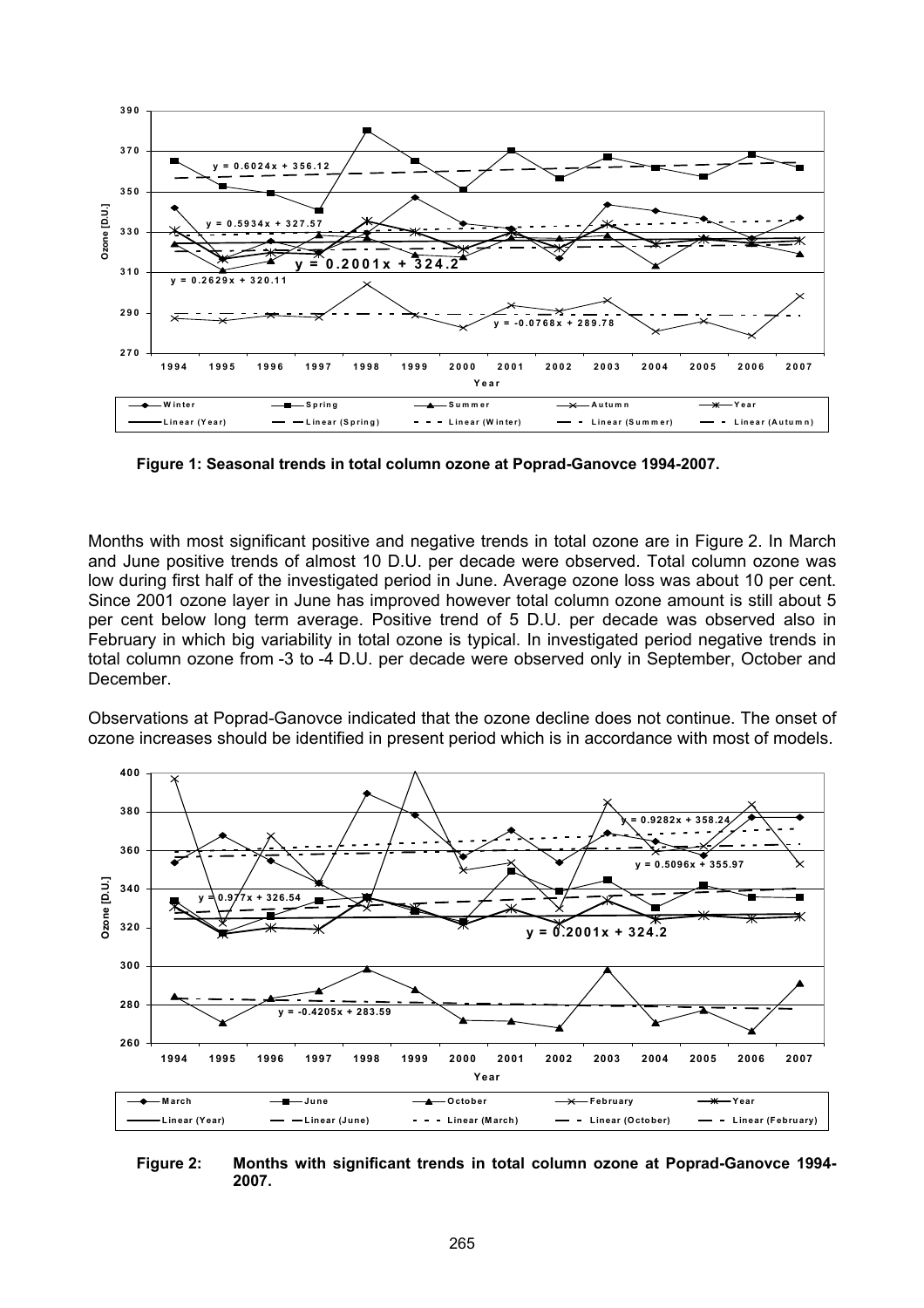# **THEORY, MODELLING AND OTHER RESEARCH**

A model of daily total ozone for Poprad-Ganovce station was created as the sum of two independent models: (1.) model of the monthly total ozone values, (2.) model of daily total ozone deviations from the monthly average. Parameters tested before inclusion into the monthly total ozone model were: ozone-depleting substance concentration in the stratosphere expressed by equivalent effective stratospheric chlorine (EESC), stratospheric aerosol, index of quasi-biennial oscillations (QBO), index of North Atlantic oscillation (NAO), solar activity expressed by sun spot number (SSN) and upper-air data (height of tropopause for January–February, temperature at 700 hPa level for December and difference between 100 hPa and 250 hPa isobaric level heights for the other months). Analysis of the Hradec Kralove monthly total ozone showed that concentration of ozone-depleting substances in the stratosphere, NAO-index and upper-air parameters belong to the best proxies of the total ozone nearly during the whole year. Aerosol plays significant role in long-term total ozone variability in December and January. Solar activity variations affect the total ozone values in April-July. QBO index does not affect the total ozone variability significantly during any month except for February. Comparison of monthly total ozone trends determined from modelled and measured 1970 - 2000 time series showed descending trend of total ozone during all months, the largest total ozone decrease was detected in April and June, but the most significant linear decrease of total ozone was determined in January and October. Difference between modelled and measured total ozone trend was below 0.3 %. Short-term total column ozone variability was modelled using upper-air proxies only. The error of final model of daily total ozone was of 6 %. Coefficient of determination between measured and modelled 1993 - 2004 total ozone was of 0.86.

Maps of the solar erythemal ultraviolet (UV) radiation daily doses were created for every month with horizontal resolution of 500 m at geographical domain  $47.15N - 49.86N \times 16.94E - 22.81E$ covering the territory of Slovakia. Cloud modification factor (cmf) for the UV radiation was modelled utilizing relation between the cmf of total and UV radiation. Measurements of total ozone performed with Brewer spectrophotometer at Poprad-Gánovce (inside the investigated domain) were considered representative for selected geographical area. Information on snow cover presence was the only meteorological parameter used in the model. Verification of the model was performed at 5 observatories equipped with broadband solar UV radiometers. The maps of the cmf factor for the UV radiation were created utilizing measurements of total solar radiation performed at 9 observatories during decade 1995–2004 and the model of monthly cmf dependence on altitude. Maps of clear-sky UV radiation daily dose and UV radiation daily dose affected by average cloudiness were constructed for average monthly total ozone values, their upper and lower monthly limits, for two probability levels of snow cover occurrence as criterion for the snow line altitude and for 1 day representing typical values of every month. The maps of the erythemal UV radiation daily doses were created for average and limit conditions of factors affecting the erythemal UV radiation.

# **DISSEMINATION OF RESULTS**

# **Data reporting**

The Brewer data are submitted to the World Ozone and Ultraviolet Data Centre (WOUDC) in Toronto every month. Total ozone and UV-spectral raw data are monthly submitted to Brewer Data Management System (BDMS) in Toronto to process and submit it to WOUDC. Since winter 1994 the station has participated in the WMO GAW Northern Hemisphere Ozone Mapping Experiment by daily submitting of total ozone data to Ozone Mapping Centres.

# **Information to the public**

The report on present state of ozone layer and intensity of solar damaging UV radiation (Erythema effect) for sunny days is sent to Slovak Press Agency twice a day. It is regularly utilized by television, broadcast and newspapers.

ARC Poprad-Ganovce also has been preparing short report on the total ozone amount and recommended maximal sunburn time. This report is propagated by mobile telephone service.